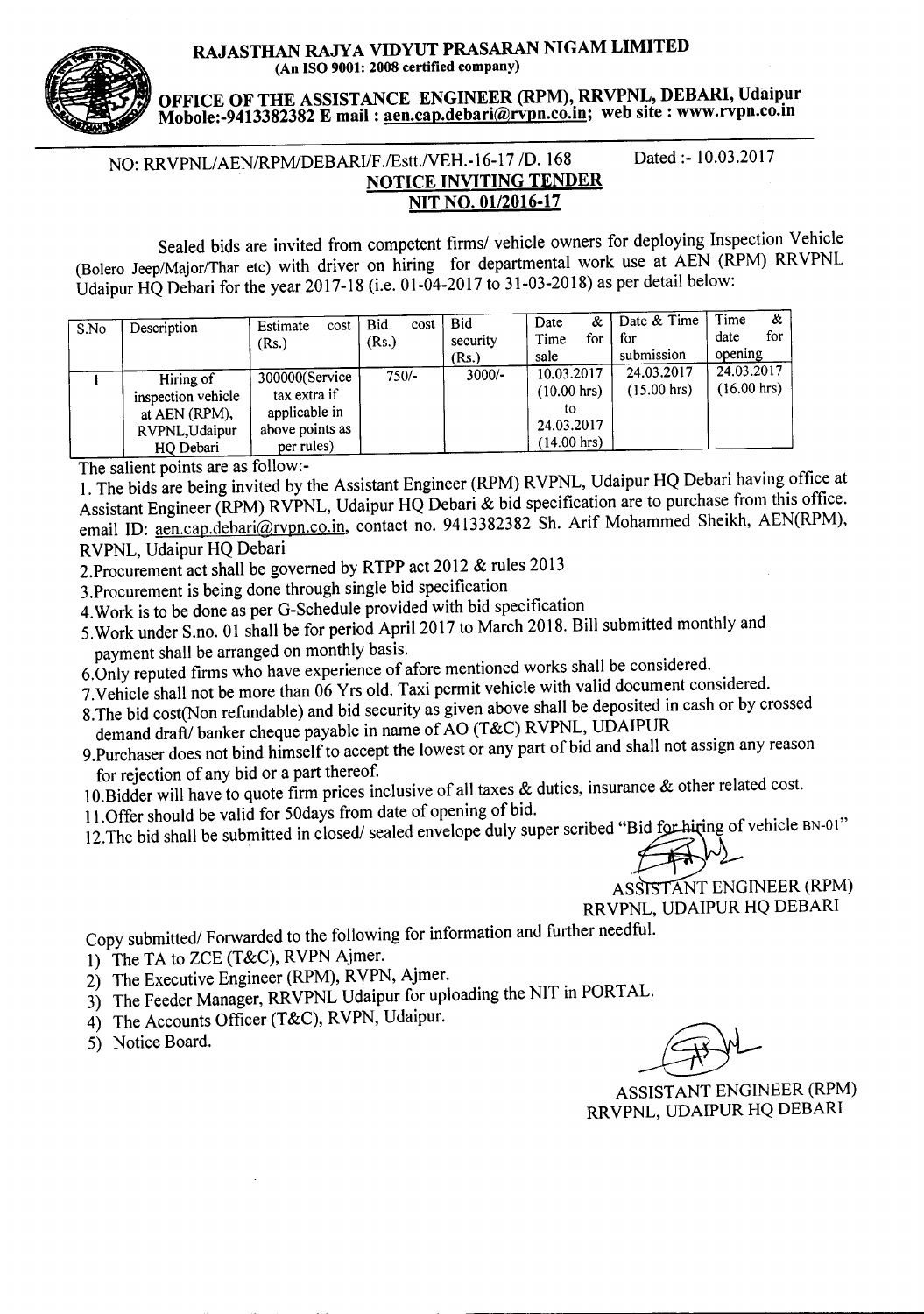#### **BID SPECIFICATION (BN-01/2016-17)**

### Terms & conditions:-

- 1. The rates should be including Diesel, Oil  $\&$  all repair work and other expenditure will be borne by contractor/ Vehicle owner.
- 2. No amount will be paid for running for which vehicle remains under repair.
- 3. Terms of payment: The payment will be arranged to the contractor/ vehicle owner from the Accounts officer (T&C) RVPNL, Udaipur after submission of the bill in triplicate within period of 15 days.
- 4. Contract Agreement Contractor/ Vehicle owner shall has to execute an agreement for work with the AEN(RPM) RVPNL, Udaipur HQ Debari on non judicial stamp of Rajasthan state Govt. as per norms in triplicate.
	- The original one, on judicial stamp paper  $\&$  02 extra copy on simple paper.
- 5. Security for execution for successful contract

The security deposit/ deducted from the bill shall be refunded to the contractor / vehicle owner. Ex. Taxi permit, insurance, fitness, registration & pollution certificate.

- 6. All taxe except service tax will be borne by contractor/ vehicle owner.
- 7. All type of liabilities of the vehicle will be borne by contractor/ vehicle owner. Ex. Taxi permit, insurance, fitness, registration & pollution certificate.
- 8. If any charges of toll tax, will be borne by Nigam.
- 9. In case of night halt at the place other than headquarter, a sum of Rs 200 per night will be paid to the driver.
- 10. Maintenance of log book Duly authenticated log book shall be issued to the contractor/ vehicle owner under this contract which shall be properly maintained. All entries of order place shall be made in this log book by order placing authority so as to know work awarded to him, before placing fresh orders. The driver will maintain complete the log book daily from the user after commencement of the journey.
- 11.The vehicle shall remain at the disposal of officer for all 24 hours and shall be parked at a suitable nearby place on the gaurage as per advice of the officer in-charge. The contractor/ vehicle owner has to provide proper dress to vehicle driver. Normal duty hours of vehicle shall be generally for 12 Hrs on a day or as advised by office in charge. The alternate driver for another 12 Hrs shall be arranged by the contractor/ vehicle owner as per requirement of officer in-charge.
- 12. Photocopies of registration, insurance, driving license and ownership must be submitted to this office.
- 13. In case of any variation in terms and condition stipulated in order and this work order, the order condition and version will prevail.

ASSISTANT ENGINEER (RPM) RRVPNL, UDAIPUR HQ DEBARI